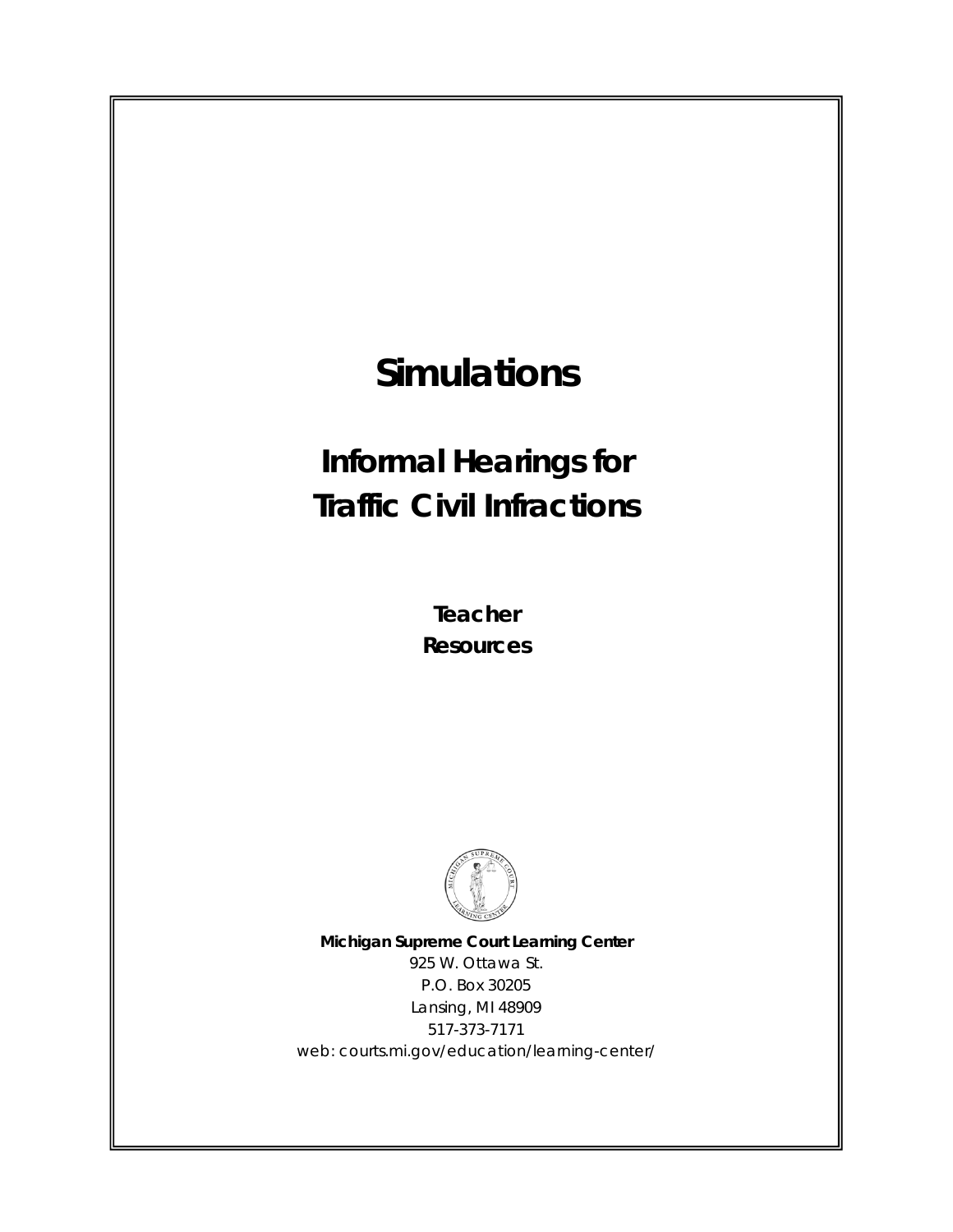# **Introduction**

Simulations of court proceedings engage students in real-life situations that require higher-order thinking. Informal traffic hearings are court proceedings in which defendants represent themselves.

# **Grade Level & Curriculum Connections**

This lesson plan can be used for middle school and high school students, provided they understand basic traffic laws.

There are several opportunities for reading non-fiction, writing, speaking, listening, and language. Excerpts from the Michigan Vehicle Code (traffic laws) and a manual used by legal professionals are included.

#### **Social Studies**

6 – P4.2.1, 7 – P4.2.1, 8 – P4.2.1, HS – 2.2.5, HS – 3.3.4, HS –3.4.5, HS – 5.3.4, HS – 6.2.10

#### **English Language Arts**

CE 1.3.1, CE 1.3.2, CE 1.3.5, CE 1.3.6, CE 1.3.7, CE 1.3.8, CE 1.3.9, CE 1.5.1, CE 1.5.2, CE 1.5.3, CE 1.5.5, CE 2.1.1, CE 2.1.3, CE 2.1.4, CE 2.1.7, CE 2.1.10, CE 2.1.11, CE 2.2.2, CE 2.2.3, CE 2.3.1, CE 2.3.3, CE 2.3.4, CE 2.3.5, CE 4.1.1, CE 4.1.2, CE 4.1.3, CE 4.1.4, CE 4.2.1, CE 4.2.2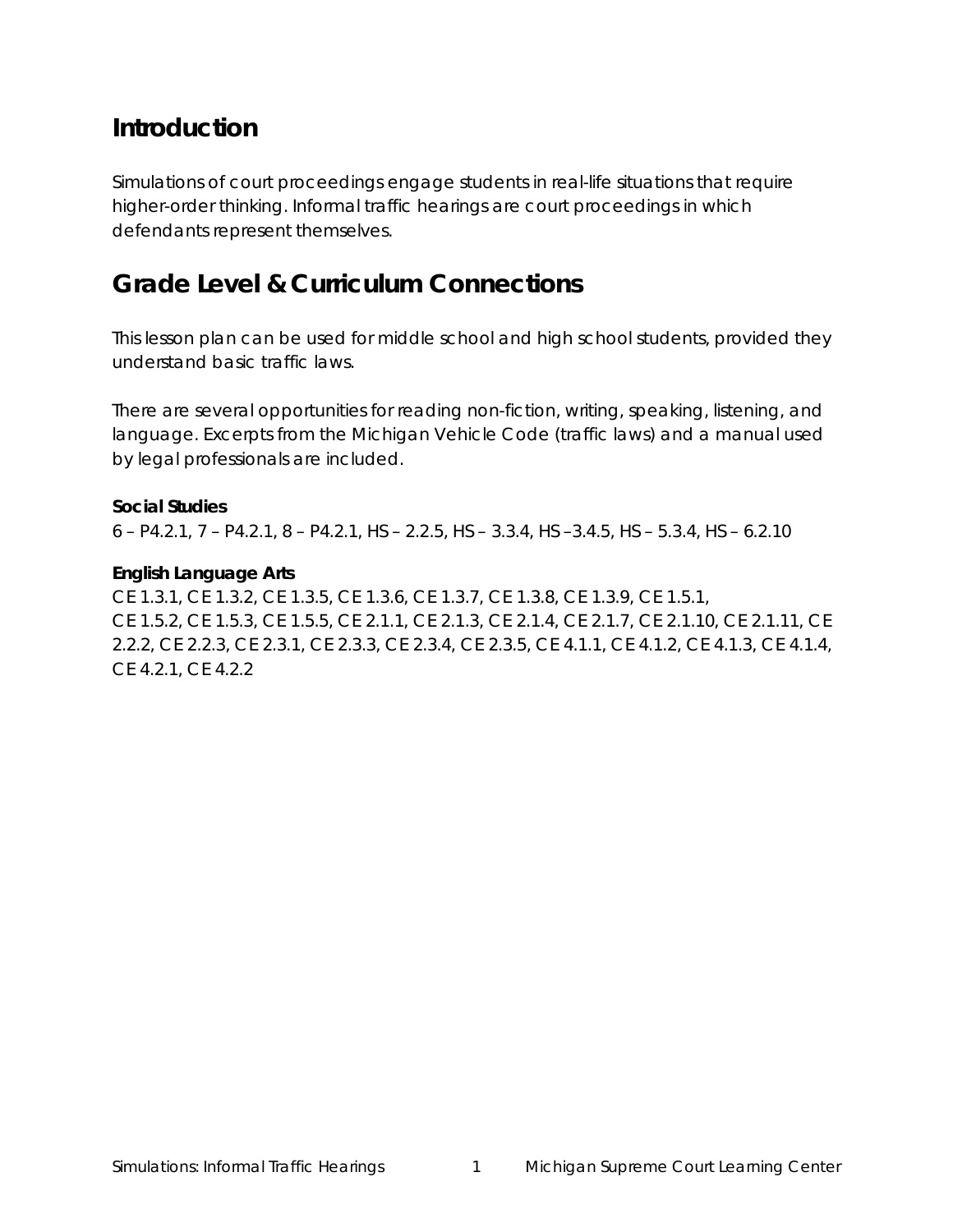# **Sequence of Activities**

### **Time Required**

1-2 class periods, depending upon your students' knowledge of traffic laws.

### **Objectives**

Students will:

- Read information from multiple sources about traffic violations and informal hearings. Determine the meaning of law-related terms through context and a glossary.
- Read and analyze a scripted informal hearing.
- Read and interpret excerpts from the Michigan Vehicle Code (traffic laws) and a manual used by legal professionals.
- Discuss their experience and how it relates to actual court proceedings.

#### **Instructional Resources**

- Handouts
- Pencils/pens
- Internet access for further readings (optional, but helpful)
- Props, such as judges' robes/gavels, police hats/badges (optional)

#### **Sequence of Activities**

- 1. Introduce the basics of state laws and traffic courts.
	- State courts handle matters related to state laws.
	- Most laws related to traffic safety and roadways are state laws.
	- In Michigan, traffic cases are handled by the district court, a trial court.
- 2. Find your local district court through the Trial Court Directory at [http://courts.mi.gov/Self-help/Directories/Pages/Trial-Court-Directory.aspx.](http://courts.mi.gov/Self-help/Directories/Pages/Trial-Court-Directory.aspx) Most courts have a website to assist those with matters before the court. There may be a separate page for information about traffic matters.
- 3. Review basic traffic safety information to be sure students understand what is required of drivers. This is particularly important if students have not yet taken driver's education. A reading about traffic violations, an excerpt from the *Manual for District Court Magistrates*, and a glossary and matching exercise are found on pages 7–12.
- 4. Discuss what students learned from their readings and/or what they have heard about informal hearings. For more information see: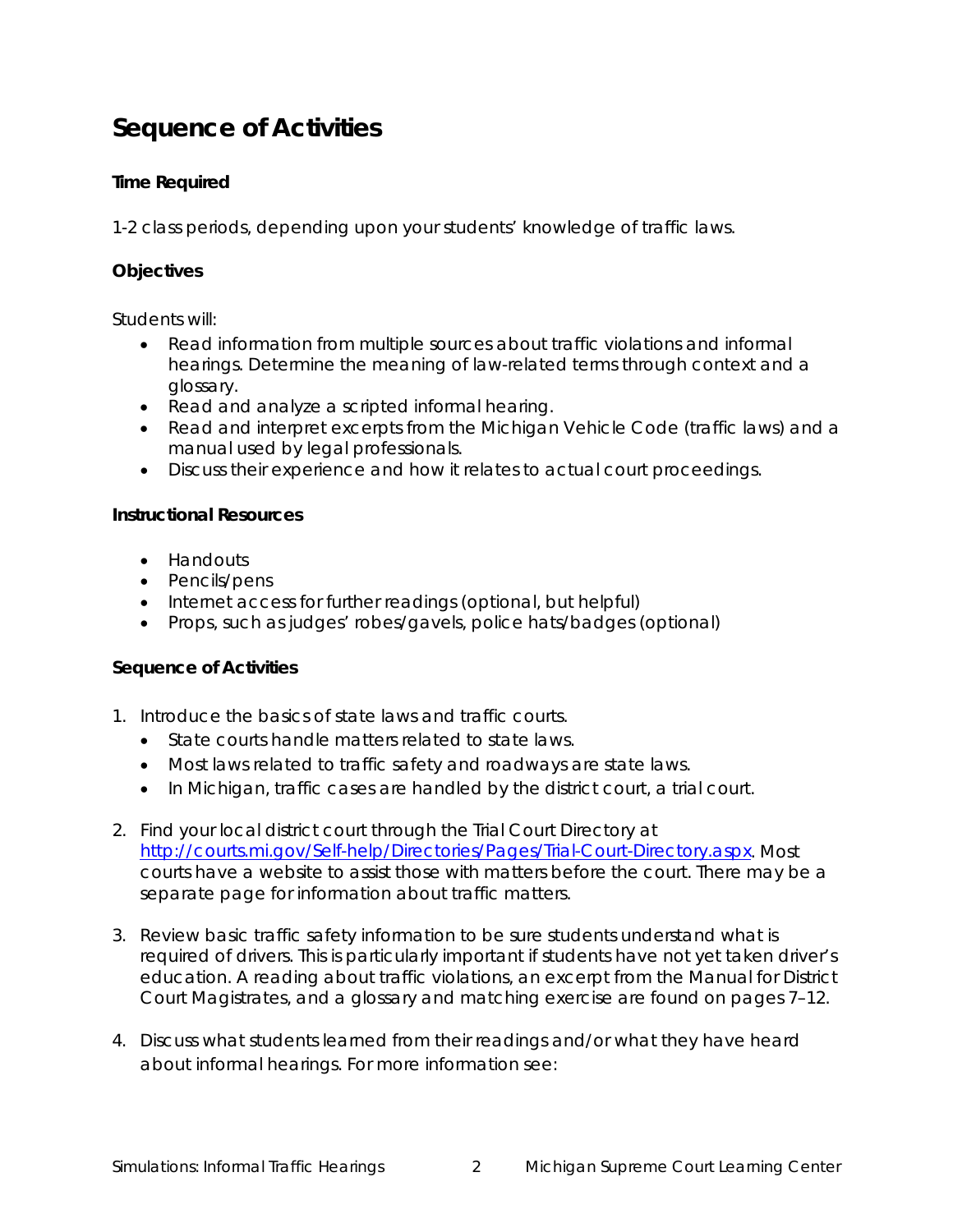*Manual for District Court Magistrates*, Civil Infraction Traffic [http://courts.mi.gov/Administration/SCAO/Resources/Documents/Publications/M](http://courts.mi.gov/Administration/SCAO/Resources/Documents/Publications/Manuals/magis/mag.pdf) [anuals/magis/mag.pdf](http://courts.mi.gov/Administration/SCAO/Resources/Documents/Publications/Manuals/magis/mag.pdf)

*Traffic Bench Book*, Volume 1 [http://courts.mi.gov/education/mji/Publications/Documents/Traffic-vol-1-Civil-](http://courts.mi.gov/education/mji/Publications/Documents/Traffic-vol-1-Civil-Infractions.pdf)[Infractions.pdf](http://courts.mi.gov/education/mji/Publications/Documents/Traffic-vol-1-Civil-Infractions.pdf)

- 5. Distribute discussion worksheets, scripts, and excerpts from the Michigan Vehicle Code and the *Manual for District Court Magistrates* (pages 13–17). Each student will read one of the following roles:
	- Court (a judge or magistrate)
	- Bailiff
	- Police Officer
	- Defendant (driver)
- 6. After reading the script, each group should complete the discussion worksheet.
- 7. Reconvene as a large group to discuss the small groups' findings.

Technically, there is no correct answer to whether the driver is responsible, so students may argue either side. The plaintiff (city, village, township, or etc. issuing the citation) has the burden of proof; however, civil infractions require only a "preponderance of the evidence." This is much lower than in a criminal case. The plaintiff must only prove that it was more likely than not that the defendant violated the law.

- Who was more convincing? Why?
- Drivers make many, many stops over time. Why was Mr./Ms. Nostop so convinced that he/she stopped fully at this stop sign?
- How does the testimony about the bush factor into the situation? If Mr./Ms. Nostop could see the officer behind the bush, could the officer see the Escalade?
- How do the excerpts from the Michigan Vehicle Code and the *Manual for District Court Magistrates* factor into the final decision?
- 7. Debrief the exercise. Questions may include:
	- What surprised you? What confirmed your assumptions?
	- How did the Court treat the two sides?
	- What did the Court say to help prepare the two sides?
	- How does this compare to a trial? (No jury, no lawyers, less formal.)
	- What advice would you give to someone going to an informal hearing?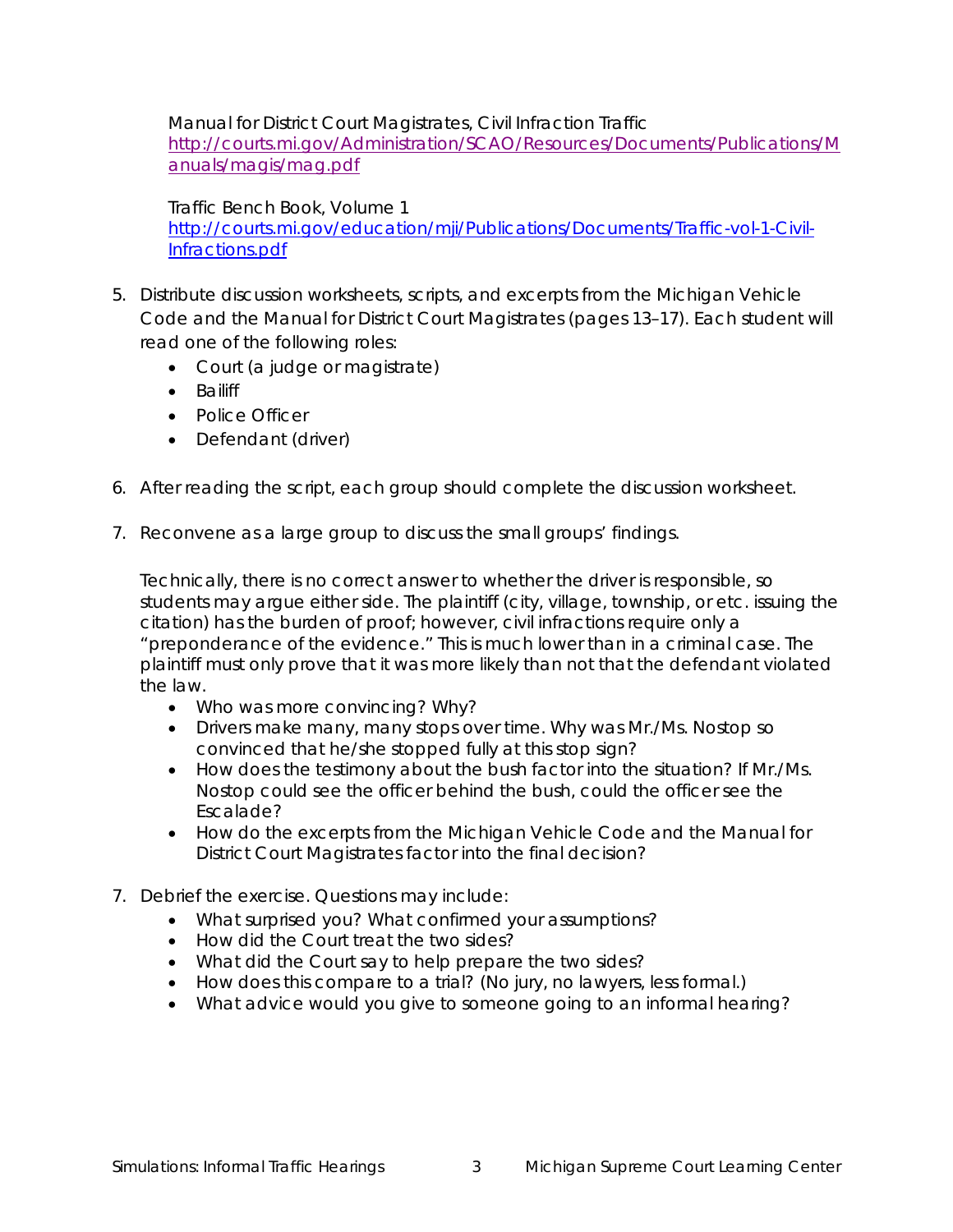# **Extension Activities**

- Have students research and write a paper about traffic laws and/or traffic safety. The scope could be nationwide, statewide, or even a local study.
- Create an unscripted simulation involving a different traffic safety law. For a helpful outline see Section 6.3 of the *Manual for District Court Magistrates* [http://courts.mi.gov/Administration/SCAO/Resources/Documents/Publication](http://courts.mi.gov/Administration/SCAO/Resources/Documents/Publications/Manuals/magis/mag.pdf) [s/Manuals/magis/mag.pdf.](http://courts.mi.gov/Administration/SCAO/Resources/Documents/Publications/Manuals/magis/mag.pdf)
- Try other types of court simulations, such as mock trials and moot courts. A number of resources are available through the Michigan Supreme Court Learning Center at [http://courts.mi.gov/education/learning](http://courts.mi.gov/education/learning-center/curriculum-resources/pages/simulations.aspx)[center/curriculum-resources/pages/simulations.aspx](http://courts.mi.gov/education/learning-center/curriculum-resources/pages/simulations.aspx)
- Visit your local district court to observe actual court proceedings. Teacher resources are available through the Learning Center's Curriculum Resources web page: [http://courts.mi.gov/education/learning-center/curriculum](http://courts.mi.gov/education/learning-center/curriculum-resources/)[resources/.](http://courts.mi.gov/education/learning-center/curriculum-resources/)
- Discuss the importance of professional dress and demeanor when appearing before a court. Many trial courts list dress codes/expectations on their websites. Related lesson plans (Career Planning & Skills: Dress Codes & Professional Dress) are also available through the Learning Center's Curriculum Resources web page: [http://courts.mi.gov/education/learning](http://courts.mi.gov/education/learning-center/curriculum-resources/)[center/curriculum-resources/.](http://courts.mi.gov/education/learning-center/curriculum-resources/)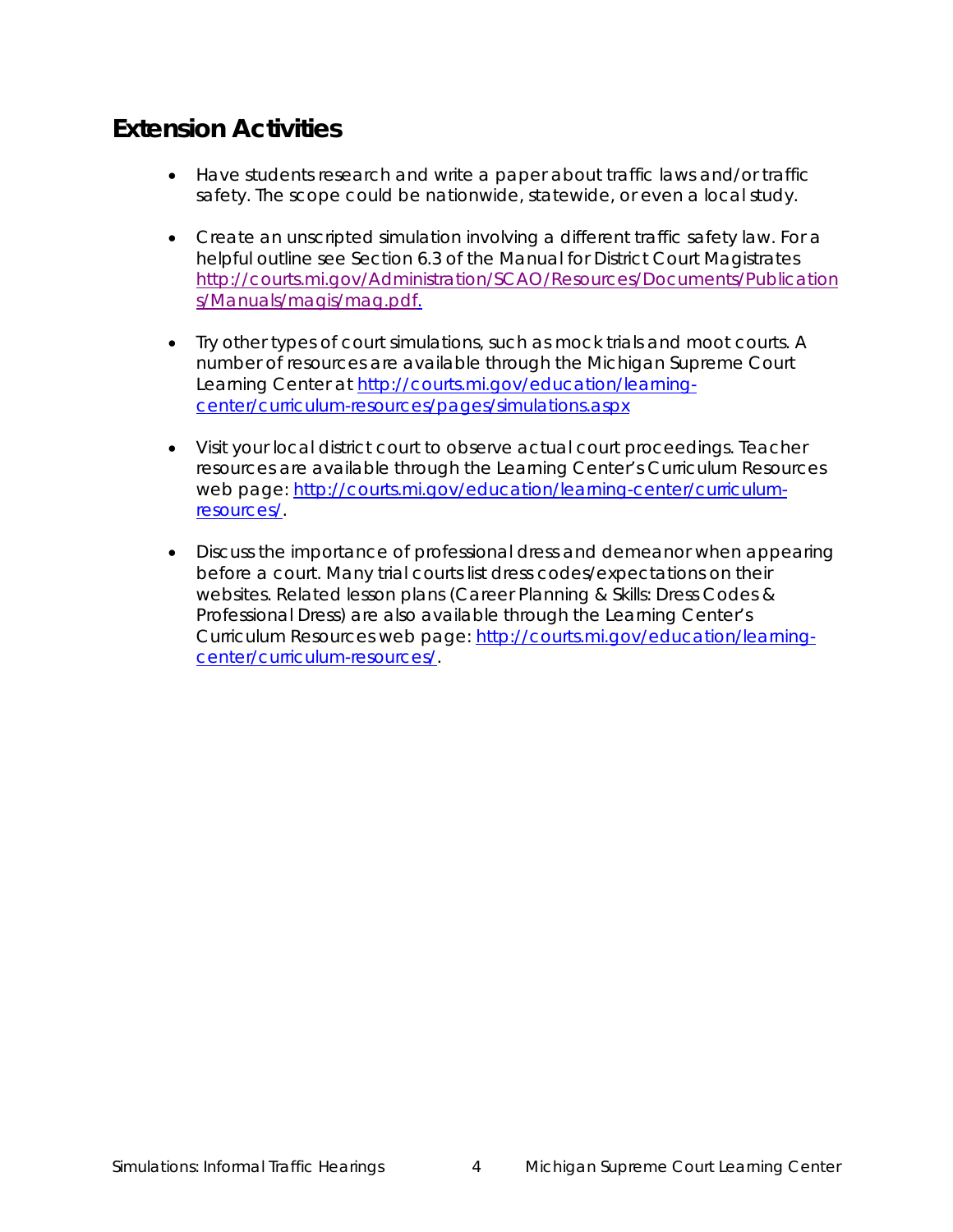# **Online Resources**

Michigan Legislature

Michigan Compiled Laws Search <http://www.legislature.mi.gov/>

Michigan Vehicle Code: Words and Phrases Defined (MCL 257.1) <http://legislature.mi.gov/doc.aspx?mcl-300-1949-I>

Michigan State Police

Office of Highway Safety Planning [http://www.michigan.gov/msp/0,1607,7-123-1593\\_3504---,00.html](http://www.michigan.gov/msp/0,1607,7-123-1593_3504---,00.html)

> Free Traffic Safety Materials [http://www.michigan.gov/msp/0,1607,7-123-1593\\_3504\\_33018---,00.html](http://www.michigan.gov/msp/0,1607,7-123-1593_3504_33018---,00.html)

Michigan Traffic Crash Statistics [http://www.michigan.gov/msp/0,1607,7-123-1593\\_3504-17157--,00.html](http://www.michigan.gov/msp/0,1607,7-123-1593_3504-17157--,00.html)

Secretary of State

Online Ticket Payment System [http://www.michigan.gov/som/0,1607,7-192-29701\\_29703-84273--,00.html](http://www.michigan.gov/som/0,1607,7-192-29701_29703-84273--,00.html)

Point System [http://www.michigan.gov/sos/0,1607,7-127-1627\\_8665\\_9066-23757--,00.html](http://www.michigan.gov/sos/0,1607,7-127-1627_8665_9066-23757--,00.html)

*What Every Driver Must Know* [http://www.michigan.gov/documents/wedmk\\_16312\\_7.pdf](http://www.michigan.gov/documents/wedmk_16312_7.pdf)

State Court Administrative Office

*Manual for District Court Magistrates*, Civil Infraction Traffic [http://courts.mi.gov/Administration/SCAO/Resources/Documents/Publications/M](http://courts.mi.gov/Administration/SCAO/Resources/Documents/Publications/Manuals/magis/mag.pdf) [anuals/magis/mag.pdf](http://courts.mi.gov/Administration/SCAO/Resources/Documents/Publications/Manuals/magis/mag.pdf)

Self Help: Traffic and Non-Traffic Civil Infraction Matters <http://courts.mi.gov/self-help/center/casetype/pages/infraction.aspx>

*Traffic Bench Book*, Volume 1 [http://courts.mi.gov/education/mji/Publications/Documents/Traffic-vol-1-Civil-](http://courts.mi.gov/education/mji/Publications/Documents/Traffic-vol-1-Civil-Infractions.pdf)[Infractions.pdf](http://courts.mi.gov/education/mji/Publications/Documents/Traffic-vol-1-Civil-Infractions.pdf)

Trial Court Directory <http://courts.mi.gov/Self-help/Directories/Pages/Trial-Court-Directory.aspx>

Simulations: Informal Traffic Hearings 5 Michigan Supreme Court Learning Center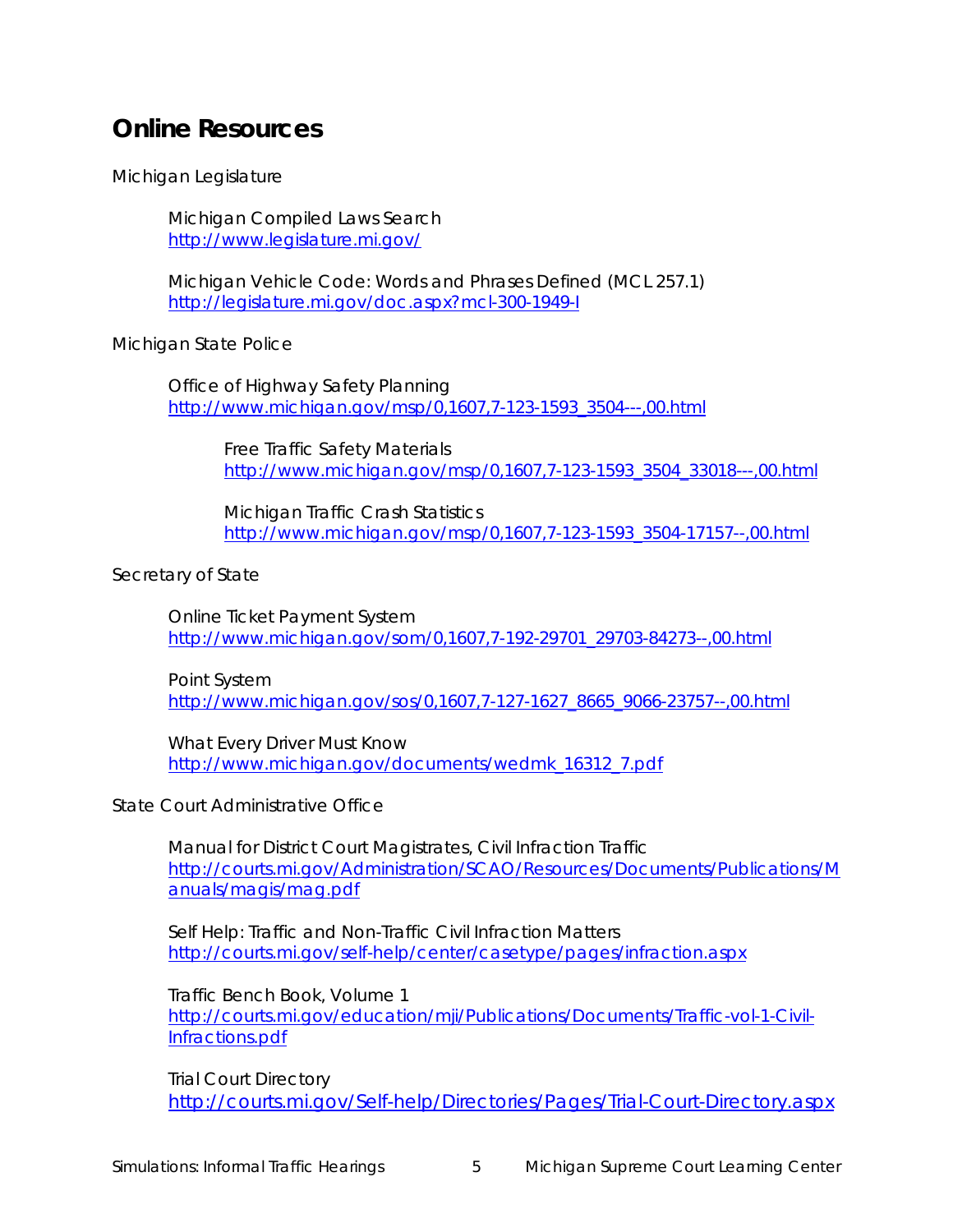**Matching Terms – Answer Key**

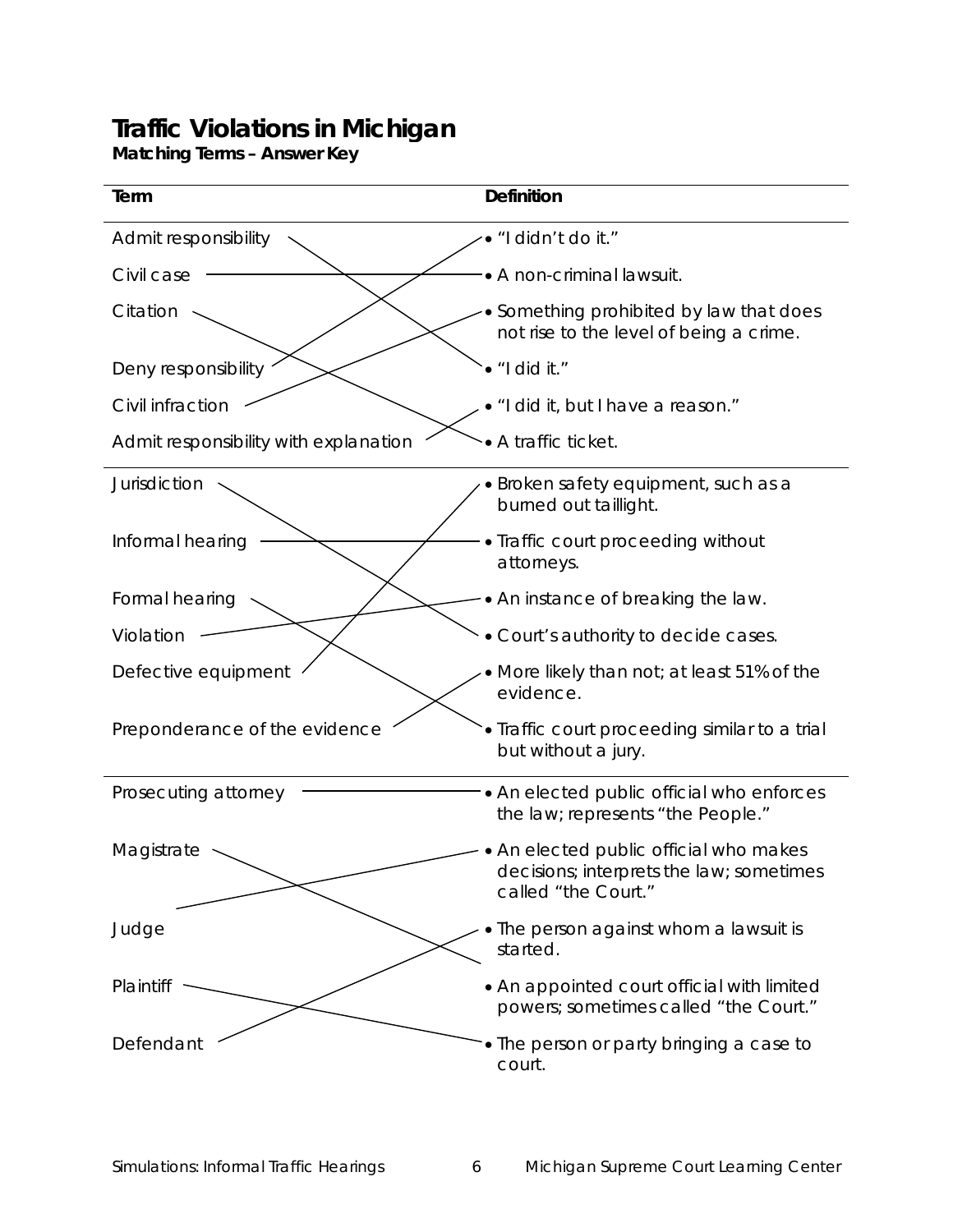Drivers must know and understand many traffic laws. Anyone who violates (breaks) a traffic law, may receive a ticket, known as a "citation."

Many traffic violations in Michigan are "civil infractions." That is, they are judged under civil law, not criminal law. Civil infractions include:

- Speeding.
- Careless driving.
- Defective equipment.
- Failure to wear a seatbelt.
- Disobeying traffic signals.



Drivers who receive a citation for a civil infraction must either "admit responsibility," "admit responsibility with explanation," or "deny responsibility." The back side of a citation states the driver's rights and explains how to respond.

#### **District Court**

Drivers who do not admit responsibility must go to the local district (or municipal court in a few locations) for a hearing. District courts have jurisdiction over most traffic violations.

#### **Informal and Formal Hearings**

Unless a driver asks for a formal hearing, an informal hearing will be held. An informal hearing involves a district court magistrate or judge, the defendant (driver), plaintiff (the city, village, township, or county represented by the police officer), and any witnesses. Neither a prosecuting attorney nor a defense attorney is involved.

Because informal hearings are civil proceedings, cases are decided on a "preponderance of the evidence." The Court must find the driver responsible if it is more likely than not that the violation happened.

The decision in an informal hearing may be appealed to a formal hearing. These hearings are conducted by a judge and are much like a trial but without a jury.

#### **More Resources**

Self Help: Traffic and Non-Traffic Civil Infractions <http://courts.mi.gov/self-help/center/casetype/pages/infraction.aspx>

Michigan Trial Courts and Trial Court Directory <http://courts.mi.gov/courts/trialcourts/>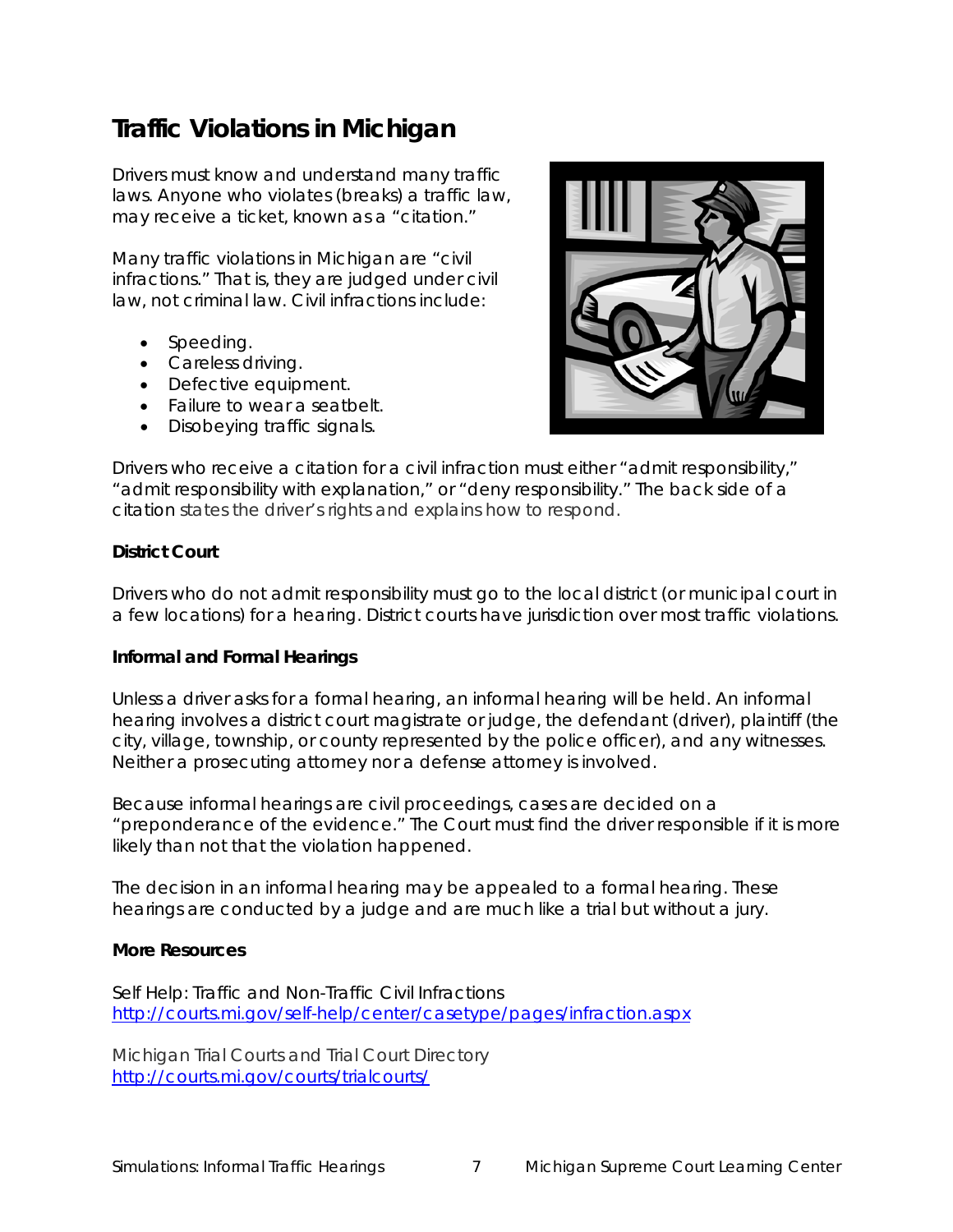# *Manual for District Court Magistrates*

### $(rev. 6/11)$ Civil Infraction Traffic - Procedures / 6.3 6.3.6 / Explanation About Informal Hearings Page 97 6.3.6 Explanation About Informal Hearings • What is an informal hearing? An informal hearing is a court proceeding held to decide whether you committed and whether you are responsible for the traffic offense with which you were charged. It is your opportunity to defend yourself, to ask questions, and to have witnesses testify in your favor. The testimony is under oath but the hearing is much less formal than a trial. • How is the hearing different from a trial? The magistrate, rather than the district judge, usually presides over the hearing. Neither side may be represented by an attorney. There is no jury and no court reporter. The magistrate's decision will be based on a preponderance (a 51 to 49 percent majority) of the evidence, not on proof beyond a reasonable doubt. In general, the hearing will be less formal than a trial. How do I defend myself at the hearing? You may testify on your own behalf, have witnesses testify on your behalf, and ask questions of the witnesses against you. It is expected that any questioning will be concise, courteous, and not argumentative. You should also present any documents or other physical evidence you might have that supports your case. Remember that the hearing is your "day in court," so come prepared. Have your defense and questions ready. How do I get my witnesses to appear? You may ask witnesses to come voluntarily or, if necessary, you may use the subpoena power of the court. Subpoena forms may be obtained from the court clerk. Must I pay witnesses for appearing? Yes, if you are ordering the witness to attend. Ask the court clerk for witness fee amounts. May the citing officer bring witnesses? Yes. What are the possible outcomes of the hearing? You may be found not responsible, responsible, or responsible for a lesser infraction than the one charged. What happens if the citing officer fails to appear? If the officer does not appear, the case will be either adjourned (postponed) or dismissed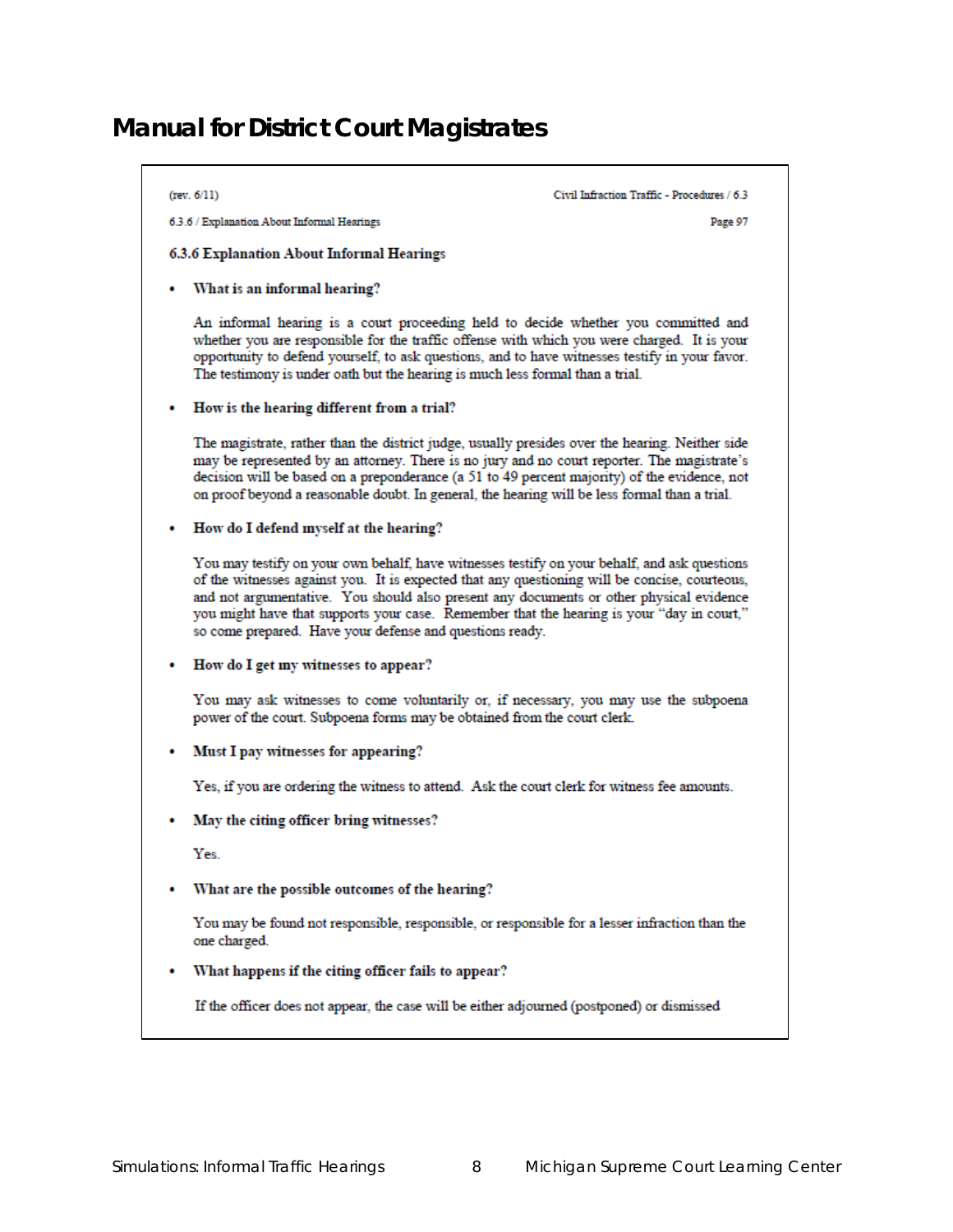## *Manual for District Court Magistrates*

#### 6.3 / Civil Infraction Traffic - Procedures

 $(rev. 6/11)$ 

Page 98

Explanation About Informal Hearings / 6.3.6

"without prejudice," which means a new citation can be issued by the officer for the same infraction.

#### What happens if I fail to appear?

If you fail to appear, the court will enter a default judgment against you. This means the court will automatically find you responsible for the infraction charged, set the fine and costs, and mail you a judgment notice requiring you to pay. If you do not pay the judgment within 28 days, the court will send you a 14-day notice. If you do not pay within 14 days of receiving the notice, your driver's license may be suspended by the Secretary of State and the court may issue a warrant for your arrest.

#### What are the penalties if I am found responsible?

For most offenses, the maximum fine is \$100.00 or \$250.00 if operating a commercial motor vehicle. You must also pay court costs (not to exceed \$100.00) and other fees required by law. The magistrate may also require you to attend a program such as driving school if it is necessary to make you a safer driver.

#### • What about violation points?

Points are assessed by the Secretary of State's office when it receives notice form the court that you committed a moving traffic offense. The magistrate who finds you responsible cannot adjust the number of points assessed against you.

#### • Do I have a right to appeal?

If you are found responsible by the magistrate after an informal hearing, you have the right to appeal for a formal hearing before the district judge. If the judge finds you responsible after a formal hearing, you have the right to appeal to circuit court.

#### • How do I appeal the decision made at an informal hearing?

Within seven days of the judgment, you must complete an appeal form and file it with the court, together with an appeal bond equal to the fine and costs imposed by the magistrate. You do not have to pay a filing fee for the appeal.

#### • What if I have further questions about informal hearings?

Ask any court employee. He or she will answer your question or find someone who can. There is one exception: a court employee cannot give you legal advice.

[http://courts.mi.gov/Administration/SCAO/Resources/Documents/Publications/Manuals/magis/](http://courts.mi.gov/Administration/SCAO/Resources/Documents/Publications/Manuals/magis/mag.pdf) [mag.pdf](http://courts.mi.gov/Administration/SCAO/Resources/Documents/Publications/Manuals/magis/mag.pdf)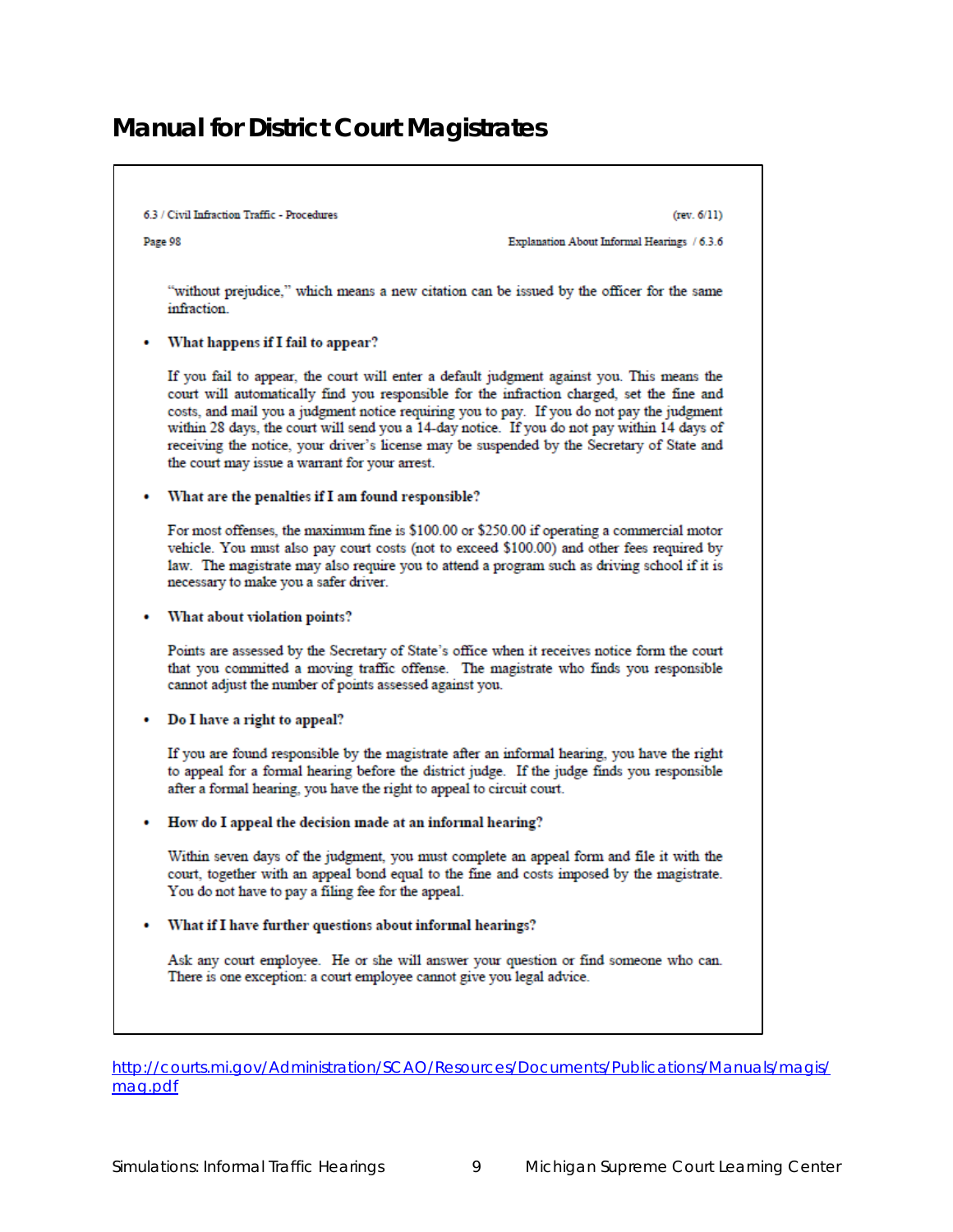**Matching Terms –** Draw a line between the term and definition in each section.

| Term                                  | <b>Definition</b>                                                                                            |  |
|---------------------------------------|--------------------------------------------------------------------------------------------------------------|--|
| Admit responsibility                  | · "I didn't do it."                                                                                          |  |
| Civil case                            | • A non-criminal lawsuit.                                                                                    |  |
| Citation                              | • Something prohibited by law that does<br>not rise to the level of being a crime.                           |  |
| Deny responsibility                   | $\bullet$ "I did it."                                                                                        |  |
| Civil infraction                      | • "I did it, but I have a reason."                                                                           |  |
| Admit responsibility with explanation | • A traffic ticket.                                                                                          |  |
| Jurisdiction                          | • Broken safety equipment, such as a<br>burned out taillight.                                                |  |
| Informal hearing                      | • Traffic court proceeding without<br>attorneys.                                                             |  |
| Formal hearing                        | • An instance of breaking the law.                                                                           |  |
| Preponderance of the evidence         | • Court's authority to decide cases.                                                                         |  |
| Violation                             | • More likely than not; at least 51% of the<br>evidence.                                                     |  |
| Defective equipment                   | • Traffic court proceeding similar to a trial<br>but without a jury.                                         |  |
| Prosecuting attorney                  | • An elected public official who enforces<br>the law; represents the "People."                               |  |
| Magistrate                            | • An elected public official who makes<br>decisions that interpret the law;<br>sometimes called "the Court." |  |
| Judge                                 | • The person against whom a lawsuit is<br>started; sometimes called "the Court."                             |  |
| Plaintiff                             | • An appointed court official with limited<br>powers.                                                        |  |
| Defendant                             | • The person or party bringing a case to<br>court.                                                           |  |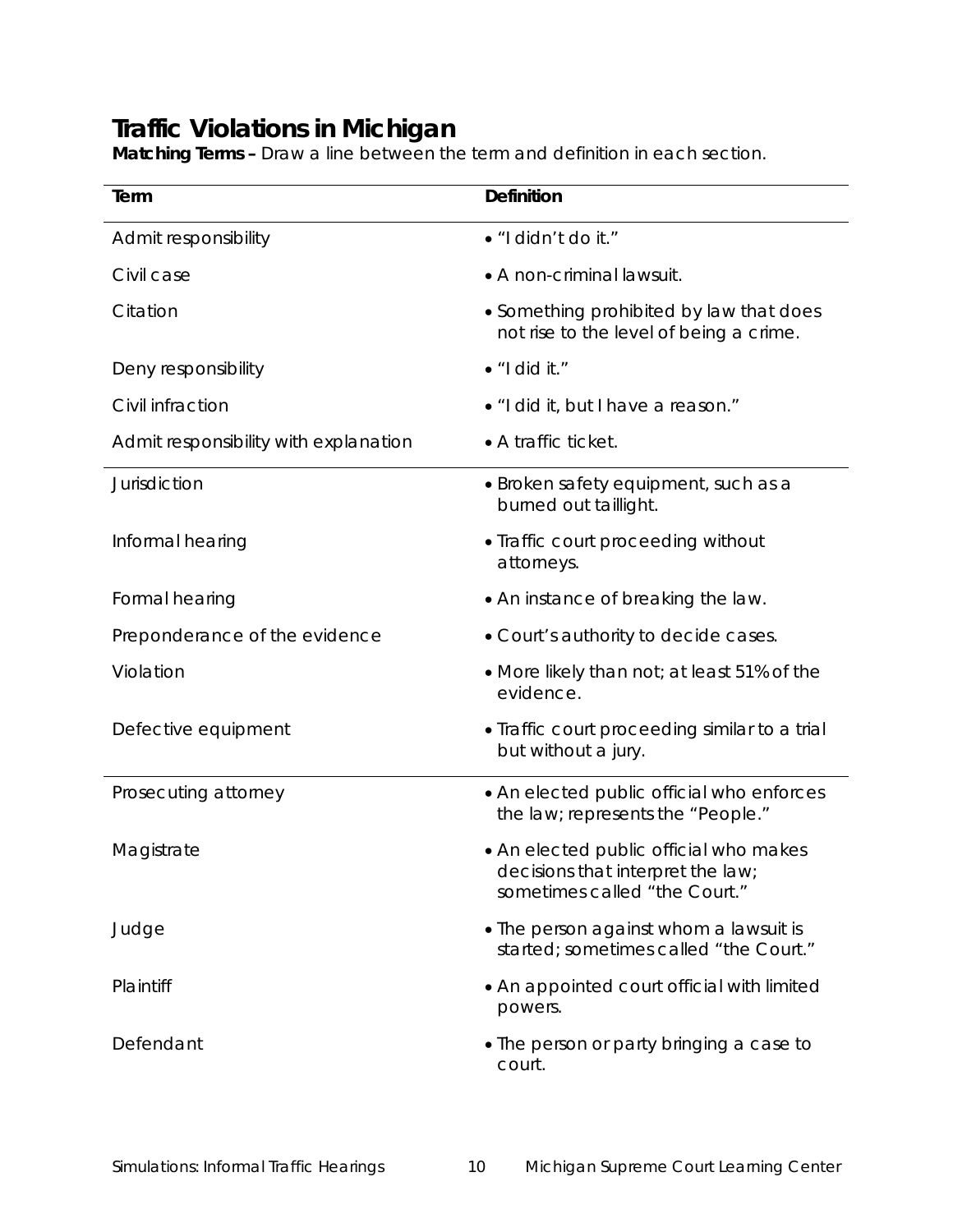**Glossary** 

**Admit responsibility** – "I did it."

**Admit responsibility with explanation** – "I did it, but I have a reason."

**Alleged** – Accusations not yet proven in a court of law.

**Appeal** – A request from a party involved in a case for review by a higher authority.

**Citation** – A traffic ticket that serves as a complaint in a case.

**Civil case** – A non-criminal lawsuit.

**Civil infraction** – "An act or omission prohibited by law which is not a crime . . . and for which civil sanctions may be ordered." See MCL 257.6a. If a defendant is found responsible for a civil infraction, the court must order payment of a civil fine and costs. In addition to the civil fine and costs, the court may order the defendant to attend and complete a program of treatment, education, or rehabilitation. MCL 257.907(5).

**Complaint** – In a civil lawsuit, this is the first paper filed in a court. In it the plaintiff explains the reason for bringing the case to court.

**Court** – As used in the script, the term refers to the power of the court represented by the judge or magistrate who is presiding.

**Defendant** – The person against whom a lawsuit is started or who is accused of a crime. In traffic cases, the driver that received a citation.

**Defense attorney** – A lawyer who represents the defendant, attempting to get the best outcome for the client; the attorney helps to protect the defendant's rights.

**Deny responsibility** – "I did not do it."

**District court** – The trial court in Michigan that handles less serious crimes and civil matters of up to \$25,000. In one year, the district courts in Michigan hear 3 million to 4 million cases total. The majority are traffic matters.

**Evidence** – Testimony, documents, physical objects, or other things presented at a trial or court hearing for the purpose of proving or disproving facts relevant to a case.

**Formal hearing** – A hearing conducted by a district or municipal court judge under rules much like a trial but without a jury. A formal hearing is held when a defendant requests one, or when the decision of an informal hearing is appealed. Appeals from a formal hearing are heard in circuit court.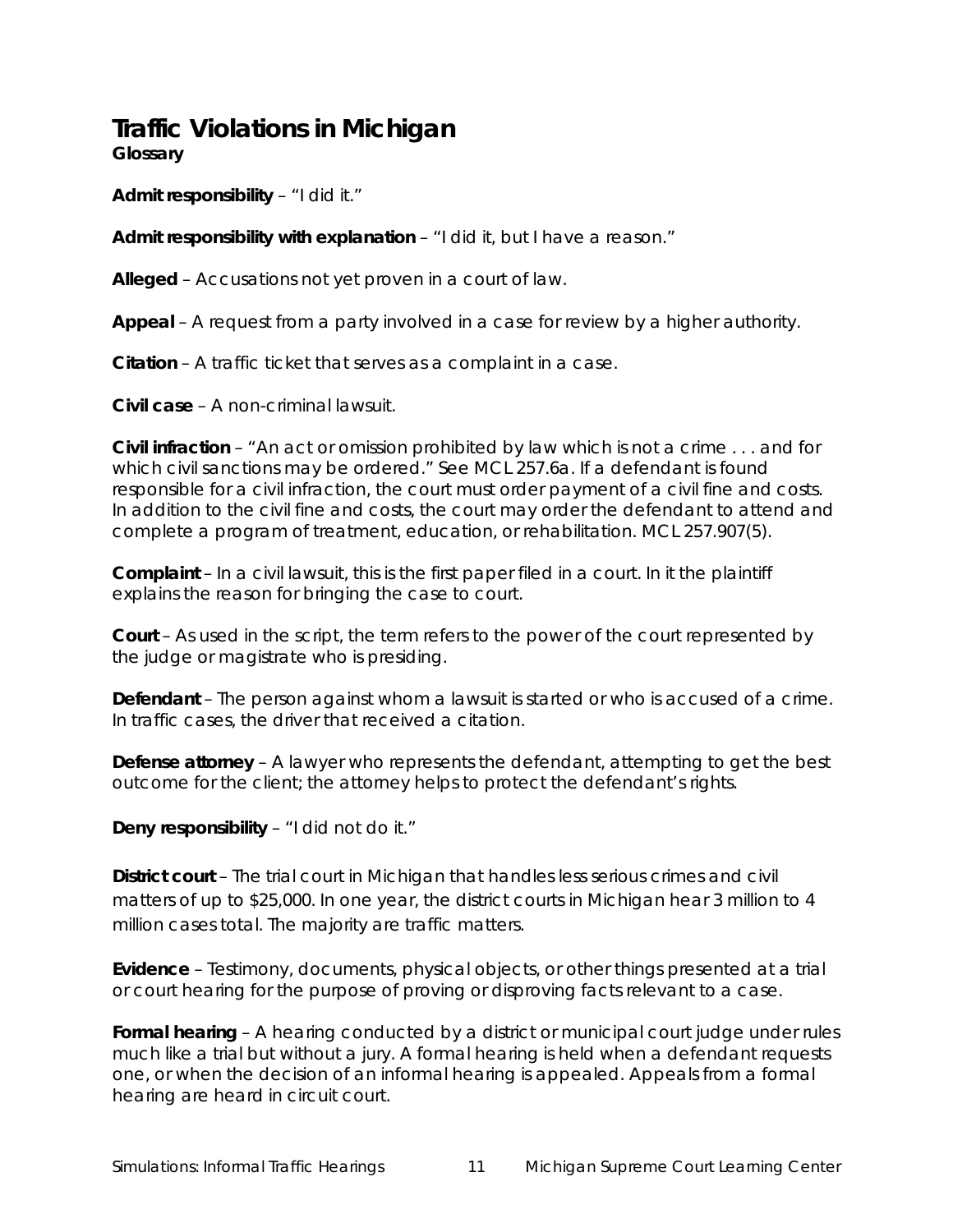**Informal hearing** – A hearing conducted by a district or municipal court magistrate or judge involving the police officer, the defendant and any witnesses, held without a prosecutor or defense attorney. The decision may be appealed to a formal hearing. The Court decides on the "preponderance of the evidence."

**Judge** – An elected public official who makes decisions in court proceedings. To be qualified as a judge for the Michigan courts, a person must be licensed to practice law in the state and have practiced for at least five years.

**Jurisdiction** – The court's authority to decide cases.

**MCL (Michigan Compiled Laws)** – Laws of the State of Michigan. They are often cited in the style of the following example: MCL 257.1. The Michigan Legislature maintains an online version: http://www.legislature.mi.gov/.

**Magistrate** – An appointed official who has the authority to make decisions in particular types of court proceedings including civil infractions.

**Michigan Vehicle Code** – An act that includes the regulation of vehicles, drivers, use of streets and highways, automobile dealers, taxes and fees, and the powers and duties of certain state and local agencies. (See Act 300 of 1949 for a full description.)

**Plaintiff** – The side bringing the case.

**Points** – Each traffic violation has a point value, which is set by law in the Michigan Vehicle Code. Points placed on a driver record remain for two years from the date of conviction.

**Preponderance of the evidence** – The burden of proof in all civil cases, in which the evidence proves that the situation was more likely than not. This contrasts with the burden of proof in criminal cases, which is "beyond a reasonable doubt."

**Prosecuting attorney** – An elected public official that enforces the law and represents the "People of the State of Michigan" in all criminal cases.

**Testimony** – The statement of a witness under oath given as evidence.

**Trial court** – A court on the first level of the court system. In Michigan, trial courts include district court, circuit court, and probate court. Almost all cases begin in a trial court.

**Violation** – An instance of breaking the law.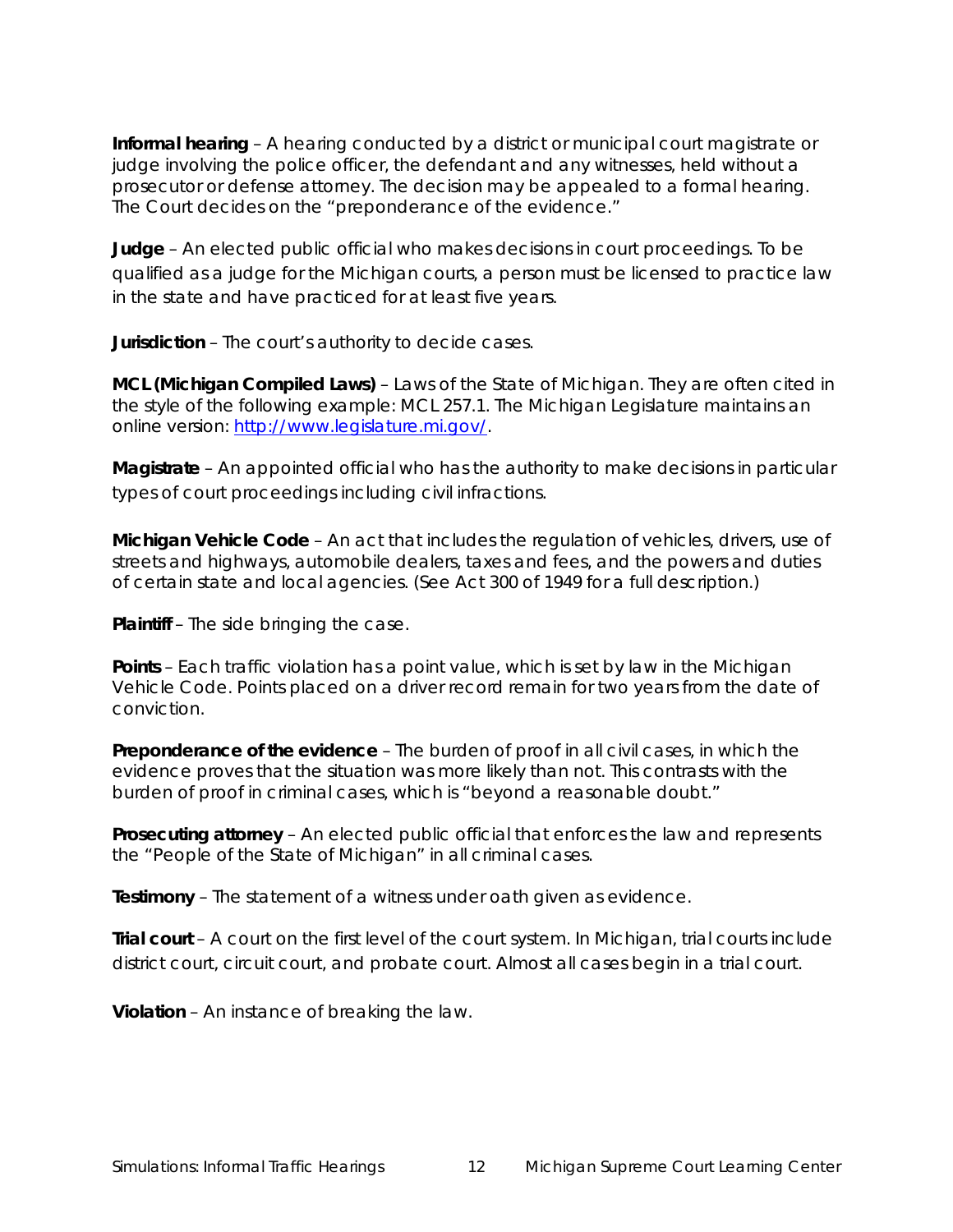### **Informal Hearing Disobeying a Stop Sign**

Defendant name:

Plaintiff name:



Defendant is accused of:

On what facts do the plaintiff's and defendant's testimonies agree?

On what testimony do the plaintiff and defendant disagree?

What does the Michigan Vehicle Code (law) say?

State the question that the Court must answer:

Your decision and reasoning: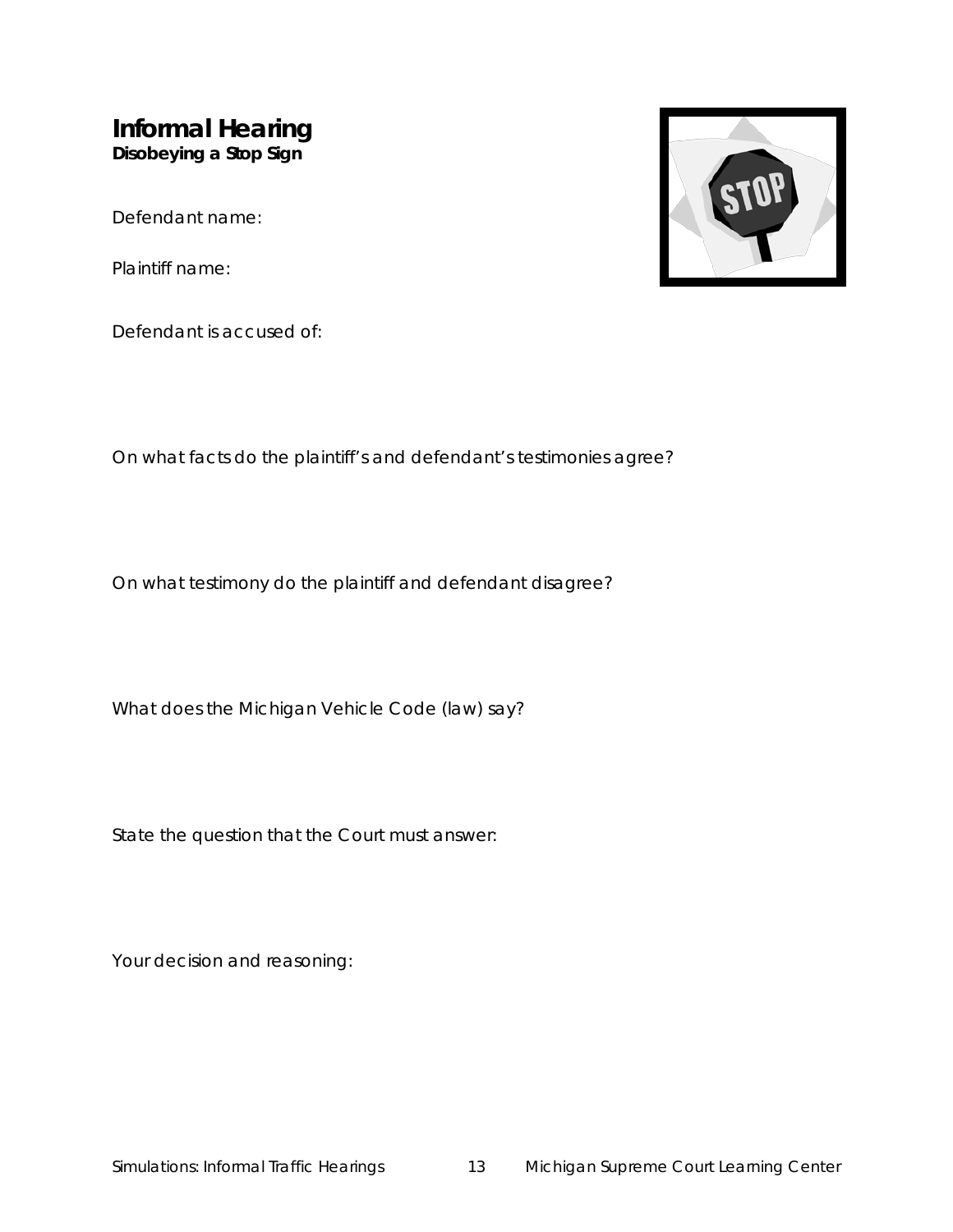# **Informal Hearing**

**Disobeying a Stop Sign**

#### **MICHIGAN VEHICLE CODE (EXCERPT) Act 300 of 1949**

**257.671 . . . [S]top, yield, or merge signs; violation as civil infraction.**

Sec. 671.

. . .

(2) Every stop, yield, or merge sign shall be reflectorized or illuminated at night. Every stop, yield, or merge sign shall be located as near as practicable at the nearest line of the crosswalk thereat, or, if none, at the nearest line of the roadway.

(3) A person who fails to obey a stop, yield, or merge sign erected pursuant to this section is responsible for a civil infraction.

**History:** 1949, Act 300, Eff. Sept. 23, 1949 ;-- Am. 1976, Act 75, Imd. Eff. Apr. 11, 1976 ;-- Am. 1978, Act 510, Eff. Aug. 1, 1979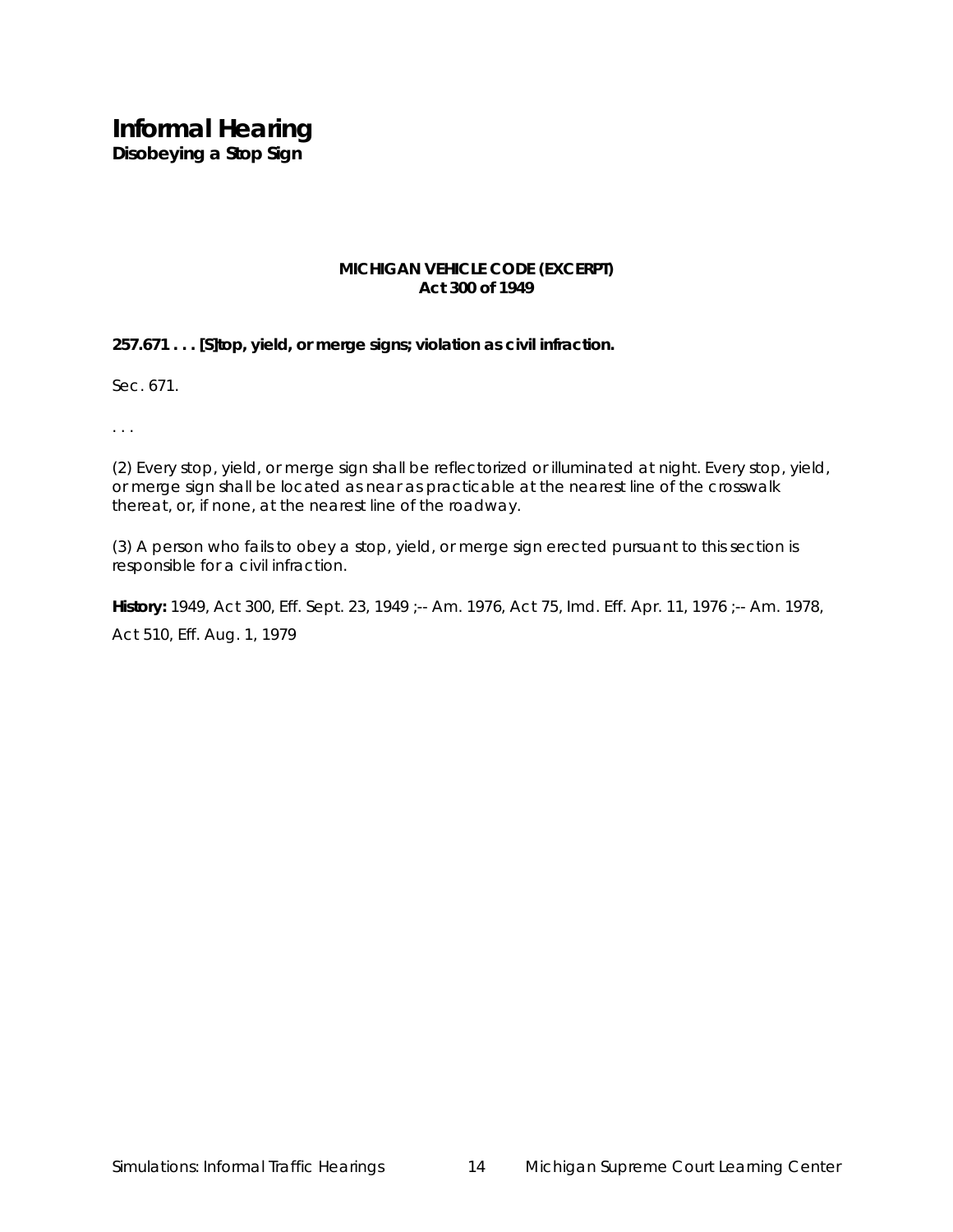### **Informal Hearing Disobeying a Stop Sign**

Use this information to help you decide. Be sure to read both sections carefully.

|         | 3. Excuses from Responsibility - The Defendant's Case |                                                                                                                                                                                                                                                                                                                                                                                                                                                                                                                                                                                                                                                          |  |  |
|---------|-------------------------------------------------------|----------------------------------------------------------------------------------------------------------------------------------------------------------------------------------------------------------------------------------------------------------------------------------------------------------------------------------------------------------------------------------------------------------------------------------------------------------------------------------------------------------------------------------------------------------------------------------------------------------------------------------------------------------|--|--|
|         |                                                       | The defendant in a traffic case may escape responsibility if he or she can show that an<br>element of the plaintiff's case is lacking. The following are some examples.                                                                                                                                                                                                                                                                                                                                                                                                                                                                                  |  |  |
|         |                                                       | 6.2 / Civil Infraction Traffic - Minimum Standards<br>(rev. 5/08)                                                                                                                                                                                                                                                                                                                                                                                                                                                                                                                                                                                        |  |  |
| Page 40 |                                                       | Adjudication / 6.2.5                                                                                                                                                                                                                                                                                                                                                                                                                                                                                                                                                                                                                                     |  |  |
|         |                                                       | b. Obscured Sign or Signal                                                                                                                                                                                                                                                                                                                                                                                                                                                                                                                                                                                                                               |  |  |
|         |                                                       | A defendant cited for disobeying a traffic sign or signal may show that the sign or<br>signal was obscured by rust or vegetation, or inoperative due to theft, vandalism, or<br>mechanical failure. Requirements for proper sign posting are in the Michigan<br>Manual of Uniform Traffic Control Devices, available from the Michigan<br>Department of Transportation, Traffic and Safety Division, 425 West Ottawa,<br>Lansing, Michigan 48909, 517-335-2625. The manual is also available from the<br>Michigan Technological University by calling 906-487-2102, and available on-line<br>at http://mdotwas1.mdot.state.mi.us/public/tands/plans.cfm. |  |  |
|         |                                                       |                                                                                                                                                                                                                                                                                                                                                                                                                                                                                                                                                                                                                                                          |  |  |
|         |                                                       | 3. Case Law                                                                                                                                                                                                                                                                                                                                                                                                                                                                                                                                                                                                                                              |  |  |
|         |                                                       | The Michigan appellate courts have made the following comments regarding some of the<br>infractions listed in item 2 above.                                                                                                                                                                                                                                                                                                                                                                                                                                                                                                                              |  |  |
|         |                                                       |                                                                                                                                                                                                                                                                                                                                                                                                                                                                                                                                                                                                                                                          |  |  |

Erdei v Beverage Distribution Co, 42 Mich App 377, 380; 202 NW2d 434  $(1972)$ :

A driver who knows or should know that he is approaching a stop intersection may properly be charged with notice that he should stop before entering intersection even though stop sign may be down or for some reason is not showing.

From the *Manual for District Court Magistrates*, Civil Infraction Traffic [http://courts.mi.gov/Administration/SCAO/Resources/Documents/Publications/Manuals/magis/](http://courts.mi.gov/Administration/SCAO/Resources/Documents/Publications/Manuals/magis/mag.pdf) [mag.pdf](http://courts.mi.gov/Administration/SCAO/Resources/Documents/Publications/Manuals/magis/mag.pdf)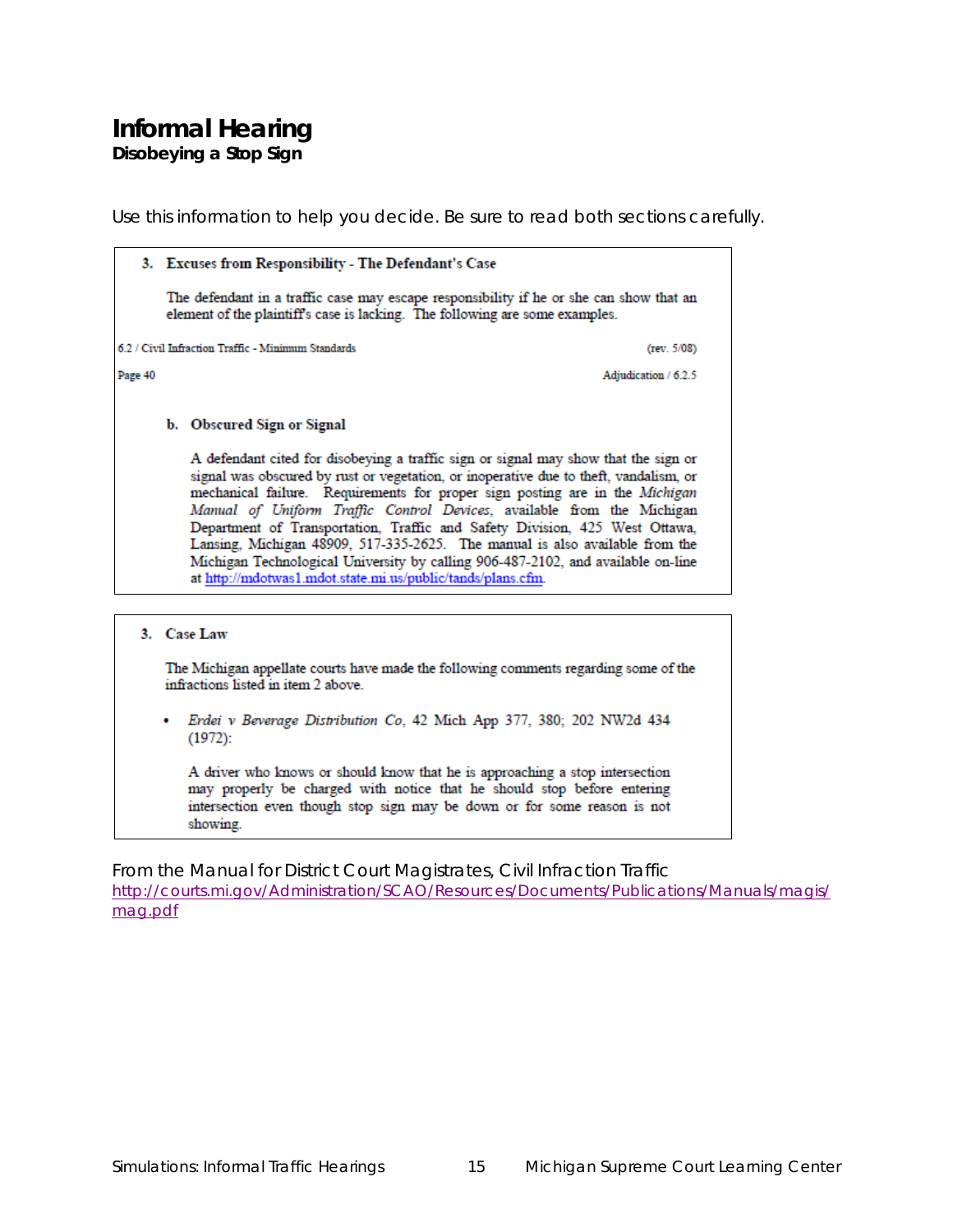### **Informal Hearing Disobeying a Stop Sign**

BAILIFF: All rise.

COURT: Thank you, please be seated. Good morning. This is in the matter of the City of Lansing versus Mr./Ms. Chris Nostop, number 14-234. Are you Mr./Ms. Nostop?

MR./MS. NOSTOP: Yes.

COURT: Are you Officer Ruthless, and are you the citing officer in this case?

OFFICER: That is correct.

COURT: I am Magistrate Smith for this District Court. We are here for an informal hearing. As magistrate, I will preside over this hearing. Based on the evidence, testimony, and application of the appropriate law, I will make a decision. My decision will be a judgment of whether Mr./Ms. Cruiser is responsible or not responsible for the alleged civil infraction.

I will now describe the information hearing process. Officer Nomercy will testify first. When he is finished telling the court why he issued the citation, it will be Mr./Ms. Cruiser's opportunity to say what happened and offer any defense. During the hearing, I may ask either of you questions to understand the situation better. I will then make my judgment and determine whether Mr./Ms. Cruiser is responsible. Officer Nomercy or Mr./Ms. Cruiser, either of you may appeal my decision. If you appeal, you will appear before a judge in a formal hearing.

Are you both ready to proceed?

MR./MS. NOSTOP AND OFFICER RUTHLESS: Yes.

COURT: Mr./Ms. Nostop, you received a civil infraction on September 15 of this year at Pine and Spruce Street in the City of Lansing for "Disobeying a Stop Sign." You deny responsibility for the infraction, is that correct?

MR/MS. NOSTOP: The cop is wrong on this one your honor, I absolutely did stop.

COURT: Would the bailiff please swear in the parties?

BAILIFF: Do you solemnly swear to tell the truth, the whole truth and nothing but the truth?

OFFICER: I do.

MR./MS. NOSTOP: I do.